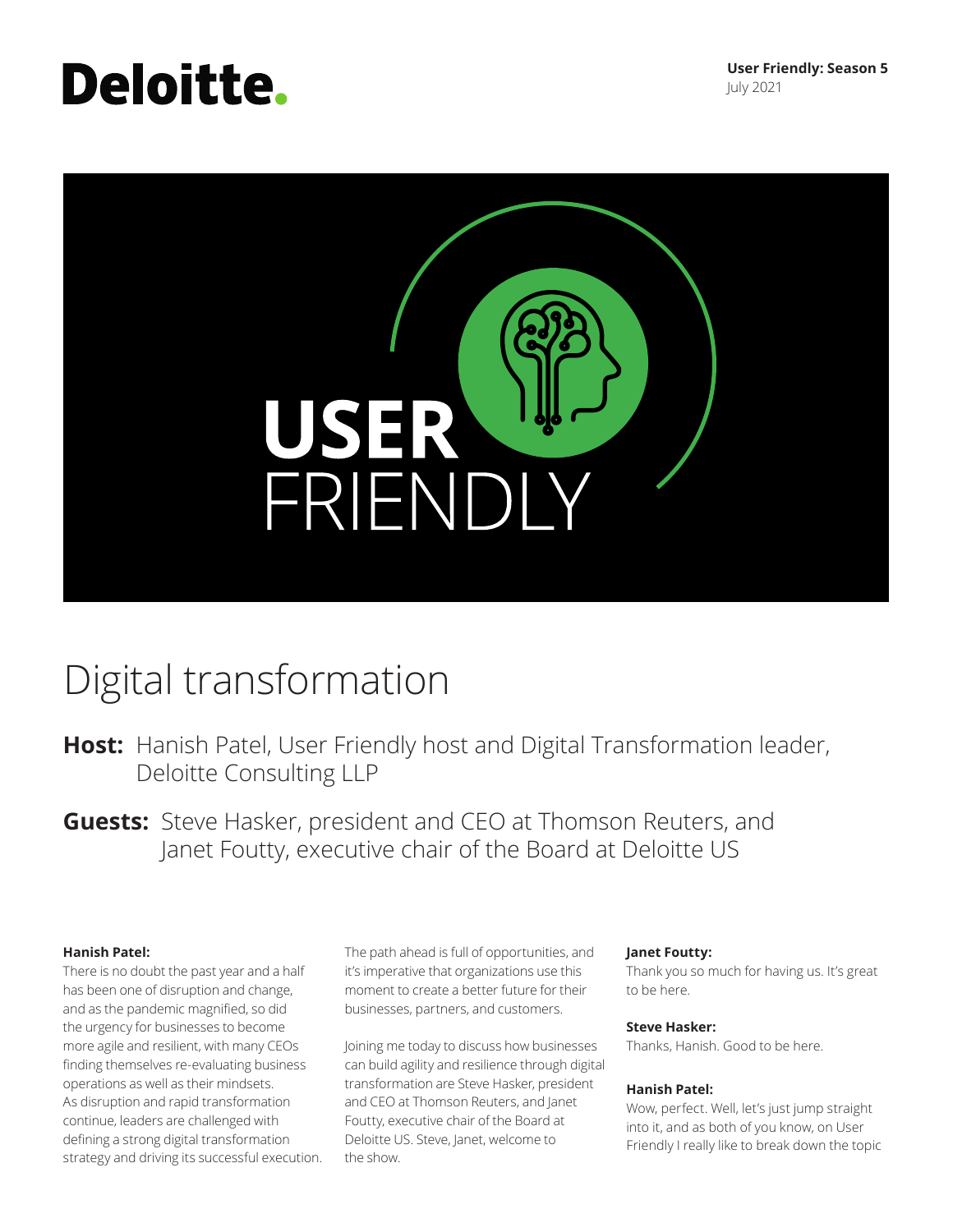into something digestible. Now, most of our listeners will be aware of the term "digital transformation." But for those who are not familiar with it, can you explain what digital transformation is?

#### **Steve Hasker:**

Yeah, I'm happy to. I think at its most basic level, the idea of a digital transformation is in fact a shift away from reliance on human beings and human intervention 100% of the time to more of an omnichannel or self-serve or machine-driven approach. And that can be to the generation of data in our business at Thomson Reuters, all the way through to the serving of customers, the billing and renewal of customers, and all of those different touchpoints.

So, I think at its most fundamental, it is an injection of machines and data where previously colleagues and human beings were managing and curating and overseeing a process in its entirety.

But I also think one of the things that we've all got to be mindful of is we all over time have had a digital business unit, a digital division or a digital expert. And I think going forward, all of us need to be digital and all of the processes that we put in front of our customers need to be digitized. And therefore the pretty stark distinction between digital and analog that we've seen over the last decade or so, I think that really has blurred and the pandemic has significantly accelerated that blurring. And so I think this calling out of digital as a separate thing and a digital transformation as a separate initiative may well soon be a thing of the past.

#### **Janet Foutty:**

I love that. Maybe I could just add a little bit of color. Steve, you passed my New York Times crossword puzzle test, because most of the definitions you see of digital transformation use the words "digital" and "transformation" in them. And if you think about a crossword puzzle or a dictionary, obviously you don't want to use the word to define it. So, I love how you articulated it.

The only thing I would add is, thinking about the talent and processes that actually help you drive either improved business operations and/or drive new products to market enhance customer experience. I think the move to new technologies to do that, how you think about the talent and process dimensions are also critical for a digital transformation.

#### **Hanish Patel:**

Brilliant. Steve, Janet, thank you for that, because again, to both of your points, digital transformation is a word or a term, a set of words that have been used a lot and I think it's really helpful to buckle down on what that truly means. What I'd like to do, Steve, you mentioned around acceleration, and the pandemic and certainly in many ways it has accelerated trends and amplified, if anything, the urgency to transform businesses to be more agile, to be more resilient. Steve, thinking about that, what are some of the lessons learned from the past year for you and how do you see other CEOs adapting in the year ahead and beyond?

#### **Steve Hasker:**

I think it was Satya Nadella at Microsoft who said a couple months into the pandemic that at Microsoft they'd seen four years' worth of digital transformation in four months. We've certainly seen that amongst our customer base. We serve about 500,000 law firms, tax and accounting firms, corporations and government agencies in the United States and across the world.

And it's interesting to have the senior most partners of venerable law firms saying that they've become their own IT experts at home, and that they've become their own executive assistants. And so, I think that's just a very small example of the kind of transformation that each and every one of us has undertaken as we've had to cope with a virtual working environment. That played out across all of our customers, big and small, firstly.

Secondly, I don't think it's going to reverse. I think the way in which we all operate on a day-to-day basis, the way in which

we interact with technology, the ways in which we interact with each other have fundamentally changed. The idea that we could have a board meeting and approve a significant acquisition in a purely digital environment without any face-to-face contact is just something we wouldn't have dreamed of a year or two or three ago. And there countless examples of that.

So I think we've seen a very significant step change in behavior amongst many, many professions as a result of the pandemic. I also think that it won't reverse. Some things may revert as people start to drift back into offices to varying degrees. But, by and large, I think many of the changes will endure, and many of the businesses and business models that have become prevalent will continue to accelerate, and those that have really struggled will continue to struggle.

But then I think on a very, very different level, on a human level, I mean one of the lessons for us was, you may remember, in March and April of last year, it was quite difficult to discern how bad this situation was going to become. I think we were starting to get a sense for the severity of the virus, we were starting to get a sense for the degree to which we were all in this together, in that none of us were being singled out. And likewise, nobody was being excluded from the impact of the virus and the potential to get ill, even seriously ill, and even die.

One of the things that we did was just to boil this down to a very, very simple focus and that was on our people. We figured that if we looked after our people and made sure that our folks were kept safe, then our business would continue to operate and maybe most importantly our people would be able to continue to serve our customers. And that worked for us. There was a time where we wondered whether we were heading into the great depression. We wondered how long this would last. We wondered how severe the dip would be and whether the correction in equity markets and the freezing up of the financial markets would become systemic problems.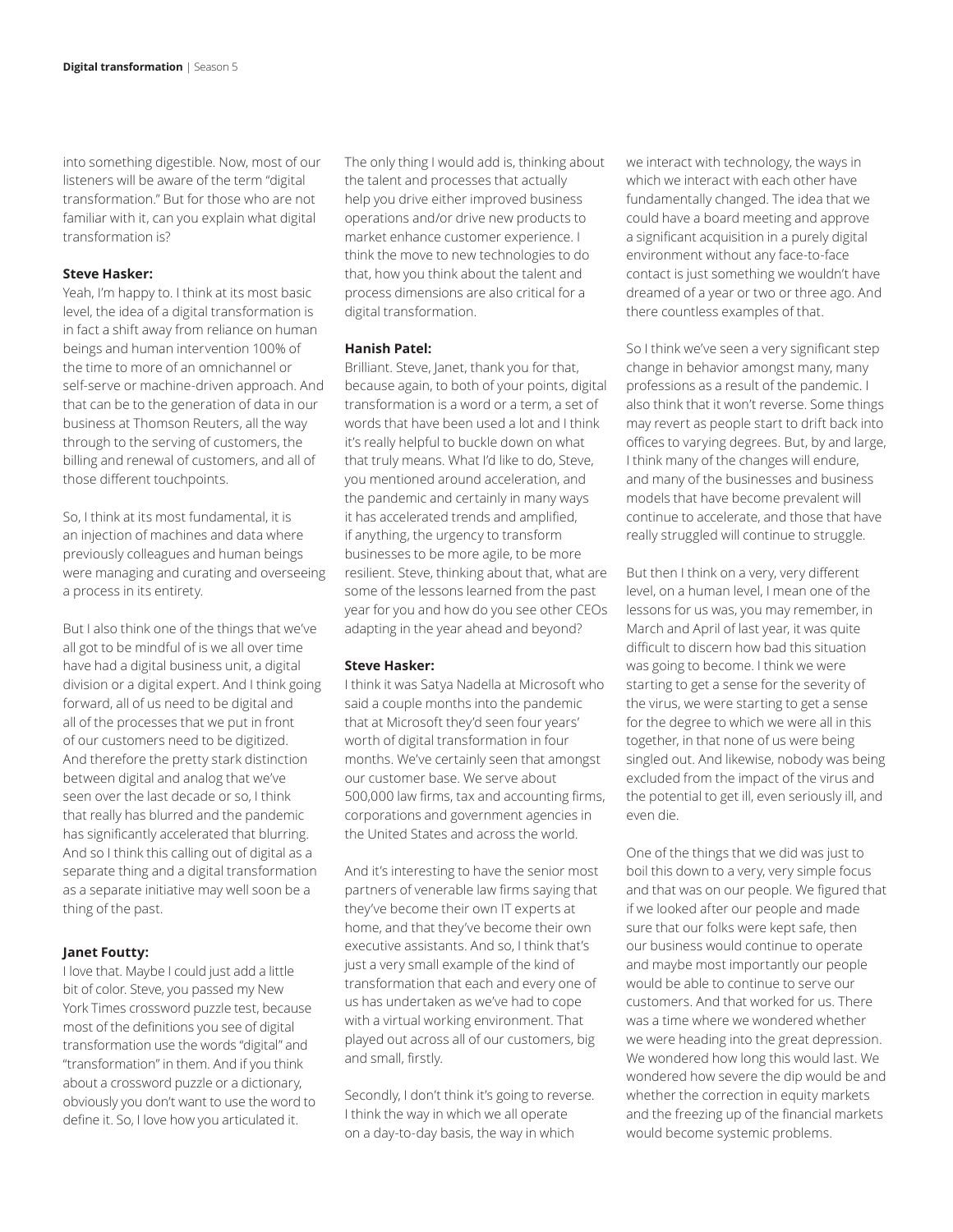

**TRANSFORMATION** 

It turned out that those things weren't, or at least it didn't turn into enduring issues. But I think the care and attention to our people was the single best decision we made here at Thomson Reuters.

### **Hanish Patel:**

I'd like to stick with the people thread here if we could, and certainly the past year has put that spotlight on many workforce challenges, including remote working, virtual teams, shifting expectations around well-being, diversity, we've got sustainability and social impact. So then, Janet, how can organizations address these priorities while still continuing to evolve?

# **Janet Foutty:**

So, great topic, and we could probably spend our whole conversation today on this.

# **Hanish Patel:**

Yeah.

# **Janet Foutty:**

So I'll try to keep it pithy. But I do think it is absolutely fundamental to the shift in the conversation from survival, as Steve talked about in terms of the beginning of the pandemic, to thriving today. And I've been thinking a lot about the idea of the pursuit of thriving is about how we take each new reality, which we've had so many of over the last couple of years, and using it to really reimagine the norms and the assumptions in ways that were totally not possible before. Think about a senior leader in a law firm becoming their own IT department, just as a lovely simple example.

So, it's really become our and my view that this shift from survive to thrive depends on an organization becoming and really remaining distinctly human at its core. This idea of being distinctly human I think is so powerful and maybe a couple of examples of how we've been thinking about this.

So, how do we integrate our worker's physical, mental, and social health into the design of work, rather than addressing well-being with adjacent programs?

Embedding well-being into work, and I've been trying to move away from the discussion of work-life balance for a long time. But embedding well-being into work design really helps your people experience well-being while they do their work, not just when they're away from it. And it's so good for thinking about how you really address the human need for quality of life, which can motivate people in a really different way.

The second thing I've been thinking about here is, how do you capitalize on worker agency both in terms of something we've been talking a lot about recently, which is where people work, but also choice in terms of how you drive learning, adaptability, and impact. Giving workers more control over what they do and what learning experiences they can pursue to increase, really increase, their engagement in a much more meaningful way.

So, when I think about the last year and the decisions that leaders had to make in terms of digital collaboration platforms, enabling worker choice, changing schedules, changing meeting norms, just to even think about this conversation today, are all about how do we embed well-being and agency into the way the work gets done. And Steve said it so well, it is so distinctly human. And I think bottling what we've learned over the last 18 months to that end and figuring out how to drive that into our strategies and approaches going forward sits at the heart of the answer to your question.

# **Hanish Patel:**

So, I'd love to drill in on that. Both of you have really put forward about being distinctly human. But yet, we go back to the definition of digital transformation and looking at how some of the more human manual activities can now be taken over by potentially digital aspects, digital processes, other areas. How do we balance that, and how do you as leaders of organizations balance that?

# **Steve Hasker:**

I think part of it is a segmentation of different tasks and responsibilities. In an ideal environment, the digitization of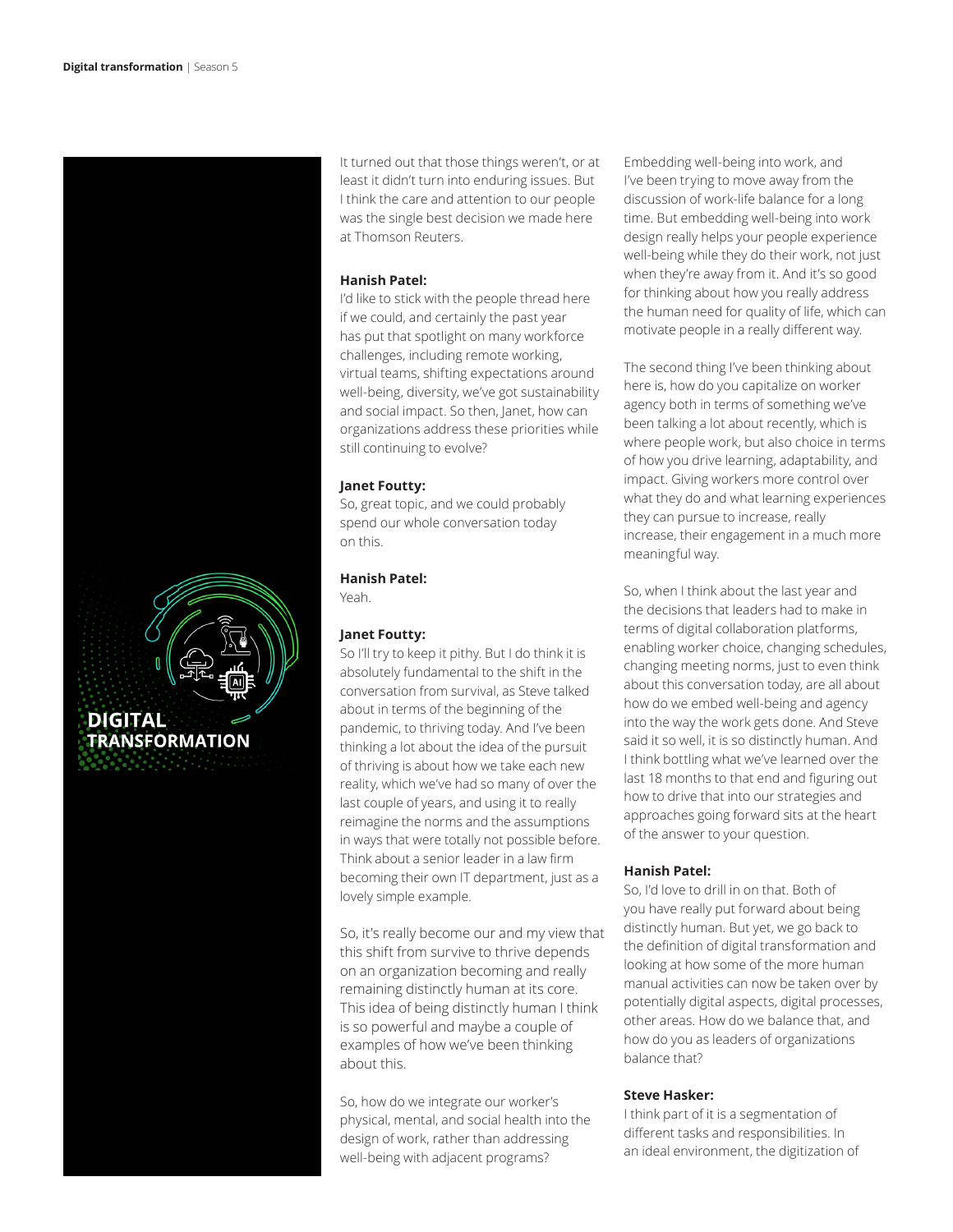and automation of many tasks actually is additive in value to our colleagues because it frees them up to do the fun stuff. To Janet's point about moving from work-life balance to wellness at work, nobody wants to take hours and hours performing or grinding through boring tasks. And the extent to which a digital transformation frees up knowledge workers to focus on value-added tasks, and one example for us at Thomson Reuters is our salespeople relying on digital technologies for CRM and dynamic intelligence around their customers and their upcoming calls, and automatic billing and renewal and resolution of customer issues.

The best salespeople just want that. They want all of their time, their waking hours or their working hours to be focused on selling and making customers happy, not troubleshooting and problem solving and doing administrative tasks.

So, in a perfect environment, what digitization does is it's significantly additive to the employee experience because it means that the job is more interesting, is more diverse, is more dynamic and intellectually engaging. Now, in the real world obviously there are some places where that means that jobs and roles are displaced and moved to lower-cost locations or replaced by machines and I get that. But I do think that that positive aspect of it is often overlooked.

#### **Janet Foutty:**

So I would just underscore Steve's point with a frame that I've been thinking about, which is this intersection of people and machines, AI in particular. We've come up with this phrase or frame called super teams, which is you think about how do the machines or how does AI actually complement your team and thinking about it as a member of your team, not—it's a little bit to Steve's earlier point about digital is not its own thing, but this idea that AI is embedded in the work that your team is doing through this frame of super teams has been a really interesting frame of reference to help us think about not

replacing people with machines or AI, but complementing them and performing the less interesting, more mundane and more predictable tasks to free up our teams and our people to do much more interesting and important things.

#### **Hanish Patel:**

Off the back of that, I'd like to shift gears a little. Janet, I read your recent point of view, how digital transformation and a challenging environment are building agility and resilience. And in there, you highlight five focus areas. I would love for you to cover what they are and some of the steps leaders can take now to successfully transform.

#### **Janet Foutty:**

So, I think an important frame before we talk about those is to—and I wanted to build a little bit more on the very early question you asked us about what is digital transformation to talk about Brownfield and Greenfield transformation.

Because I think the course of actually frankly more than just the last 18 months, but it's been really highlighted in the last 18 months, is those two types of transformations. And I think about Brownfield transformation is really improving what you have. Driving efficiencies, enhancing customer experience, growing market share, a couple of the examples we've talked about today have been just that.

Greenfield transformation is about how do you have digital capabilities, the same digital capabilities that underlie a Brownfield optimization, that allow you to bring an innovative or disruptive idea, product, operating model to market really quickly, which is absolutely what the market is demanding.

So, if Brownfield enhances the present, Greenfield really builds the future of the business. So, I think that's an important backdrop to how we talk about this, because when I laid out the five things that are critical to a digital transformation success, you could look at them and say

that they're really sort of tried and tested in driving any major change, whether it is a change to how your business operates today in a Brownfield way or how you really innovate and push your thinking for something that's new.

And the first probably won't surprise you, and Steve and I have actually had some really good conversations about this on some different topics, is leadership, and that's twofold.

One is absolute clear sponsorship and ownership from the top of the organization. But it's also having someone dedicated to the transformation that can really effectively communicate the why and the how throughout the organization.

The second is mindset. We've talked a lot about mindset already today and the mindset of agility and how do you unpack the business orthodoxies that we all know live deeply in our organization that might hinder agility.

The third is talent. How does the workforce and how do our teams need to evolve to facilitate transformation? We've talked already today about how we intersect, but how does the workforce as a whole need to look differently going forward?

Partnerships is a dimension of digital transformation that I think is sometimes underserved in the conversation. The problems and topics that we're talking about solving with digital transformation are so complex and so sophisticated, often within our own organizations, we do not have the capacity or capability or frankly want to be the experts in everything that we need to do to drive transformation. So, this idea of what your partnerships look like that allow you to co-create and innovate that can frankly help your own organization, as well as your partner's, beyond the transaction.

And then the last, of course, is innovation, which is how do you look at the digital technologies—cloud, AI—as really R&D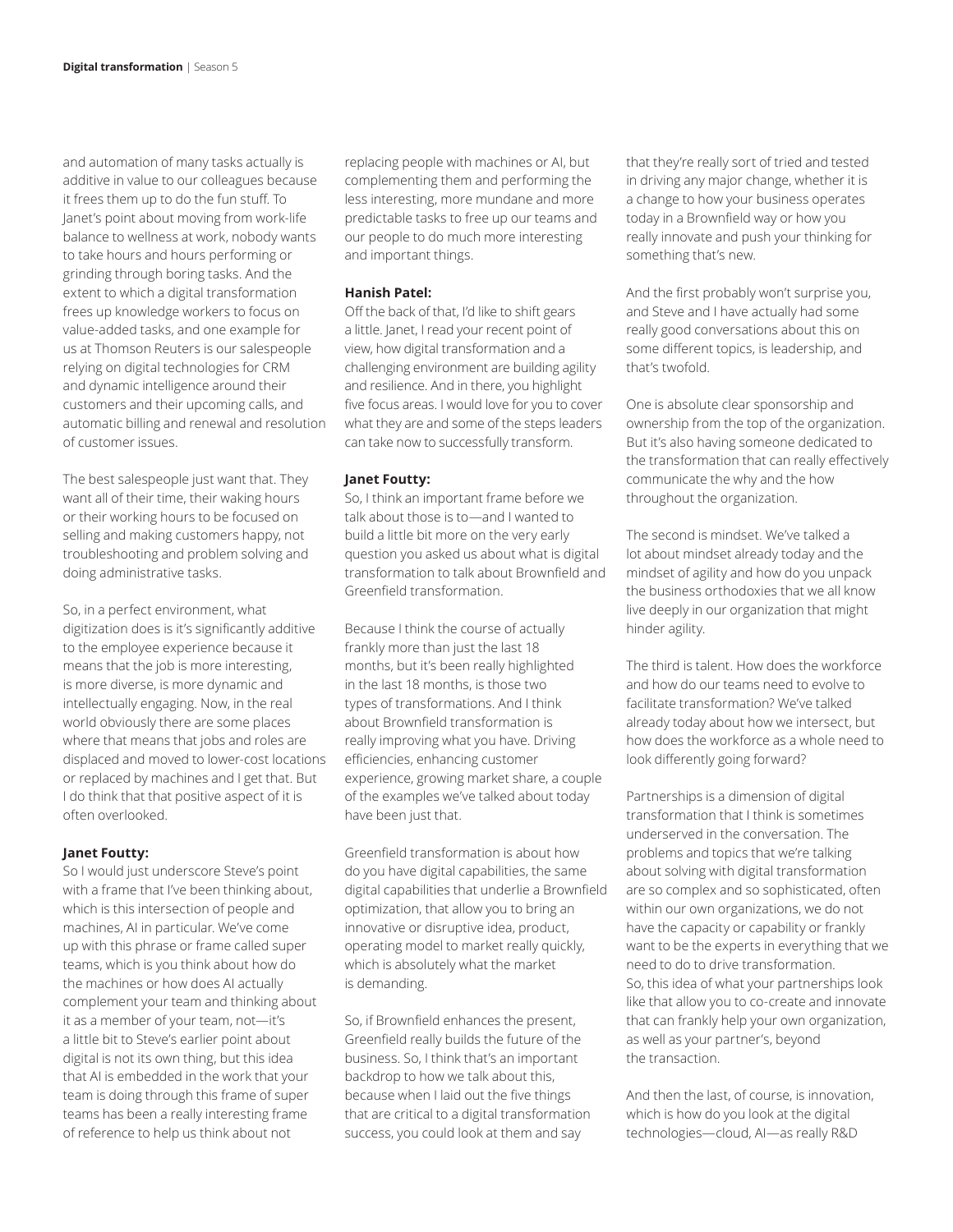foundations, whether you're in Brownfield or Greenfield, how do you put an innovation lens into the work that you're doing to push your thinking.

So, those are the five things I've been thinking and talking about. They're very intertwined, but I think can be really differentiating, but I guess I'll finish where I started with leadership, which is clarity of who is ultimately responsible for the transformation and how do you set tone from the top.

Steve, what's your reflections on those? What would you add?

#### **Steve Hasker:**

I think that's really well said, Janet. One of the things that we've wrestled with with our change program, which is really a top to bottom transformation of Thomson Reuters, is the degree to which it should be top down with bottoms up, and how do we get 25,000 people engaged and, to the extent it's appropriate, how do we get the customer base engaged as well in helping design and drive that transformation.

I won't say that we've gotten to the bottom of all the answers. But I do think your point about accountability is really well taken. It does need to be clear who is responsible for what. It also—the communication around the end goal and as much detail and excitement around the journey are really important parts to mobilizing 25,000 people to get them involved and get them energized around it.

So, I think that's a question that we're wrestling with and one that sits alongside a number of the points you made.

#### **Janet Foutty:**

You sort of highlighted my partnership comment, which is your clients as well, and your customers as well. So, partnerships are not just with the dimensions of your supply chain or your technology partners or your professional services firms. But it's your clients and your customers when you think of the value chain. So, that's a perfect highlight of one of the dimensions that I was thinking about.

#### **Steve Hasker:**

Yeah, exactly.

#### **Hanish Patel:**

And Steve, if I may, you mentioned a change program and certainly I've been reading about how that's, for you guys at Thomson Reuters, pivoting to more of a content-driven technology company. Do you mind going into a bit more detail of what that really entails and more importantly, why now?

#### **Steve Hasker:**

To Janet's point, this really started and always starts with our customers.

I joined Thomson Reuters about 16 months ago, and I had a chance to meet with many of our customers. I have a bit of a hokey rule, which is I like to speak with at least one customer every single day. And what I heard from our customers consistently was, we love your content, whether that's your legal content, or your tax and accounting content or your forward risk and compliance–related content.

And in many cases, we love your people. So, they'd talk about a particular Thomson Reuters colleague with whom they've worked over a number of years and on whom they rely. They said, "But we don't love the customer experience. That process of getting to know your products, using your products, renewing, billing, getting answers to specific technical questions, it's not fun, it's not seamless, it's not intuitive, it's not fast, it's not integrated."

And so with that we said, "Okay, we've got to change this." And we faced that moment, as the pandemic started to develop, first and foremost, amongst all of us, endure a global pandemic, the first in a hundred years, and secondarily, operate a business that's publicly listed that has obligations to Wall Street, and thirdly, overlay a change program. And we thought about that for a little bit, and I certainly gave it some thought. But in the end the answer was simple. The answer was, "Yes, we do. We

need to overlay the change program, because our customers are demanding it."

If anything, to the earlier points made about the impact of the pandemic on digital transformations, the pandemic has accelerated customer needs and customer demands and candidly it's raised customer expectations in very significant ways. All of our customers, whether they be lawyers or tax and accounting professionals, compliance risk professionals, executives within corporations, government officials, they all, like we, have an iPhone or an Android phone, and they're used to seamless digital self-serve, omnichannel experiences.

And when they come to work and deal with a Thomson Reuters product, they have the same if not higher expectations of us as they do from the operating system on their mobile phone. And it was really that realization that said, "Okay, we've got to overlay the change program and we've got to go as fast as we can."

We think it's a three-year program. We're taking two years to get through it, and it really has a couple of dimensions. The first and most important is to overhaul and fundamentally reinvent the customer experience. So that's the first area of focus.

And the second area of focus is on our own internal talent. Operating a business that's complex like ours and then overlaying the change program just requires that we have a self-replenishing pipeline of world class talent and that that talent be very, very diverse.

And so, those are really the things that we're pushing hard on. And here we are six months into a two-year program and I'm pleased to report it's going very, very well. But, of course, lots of hard work to get through from here on out.

#### **Hanish Patel:**

Brilliant. Janet, from your perspective in terms of how we're evolving as a firm, in a way that again, pushing on the talent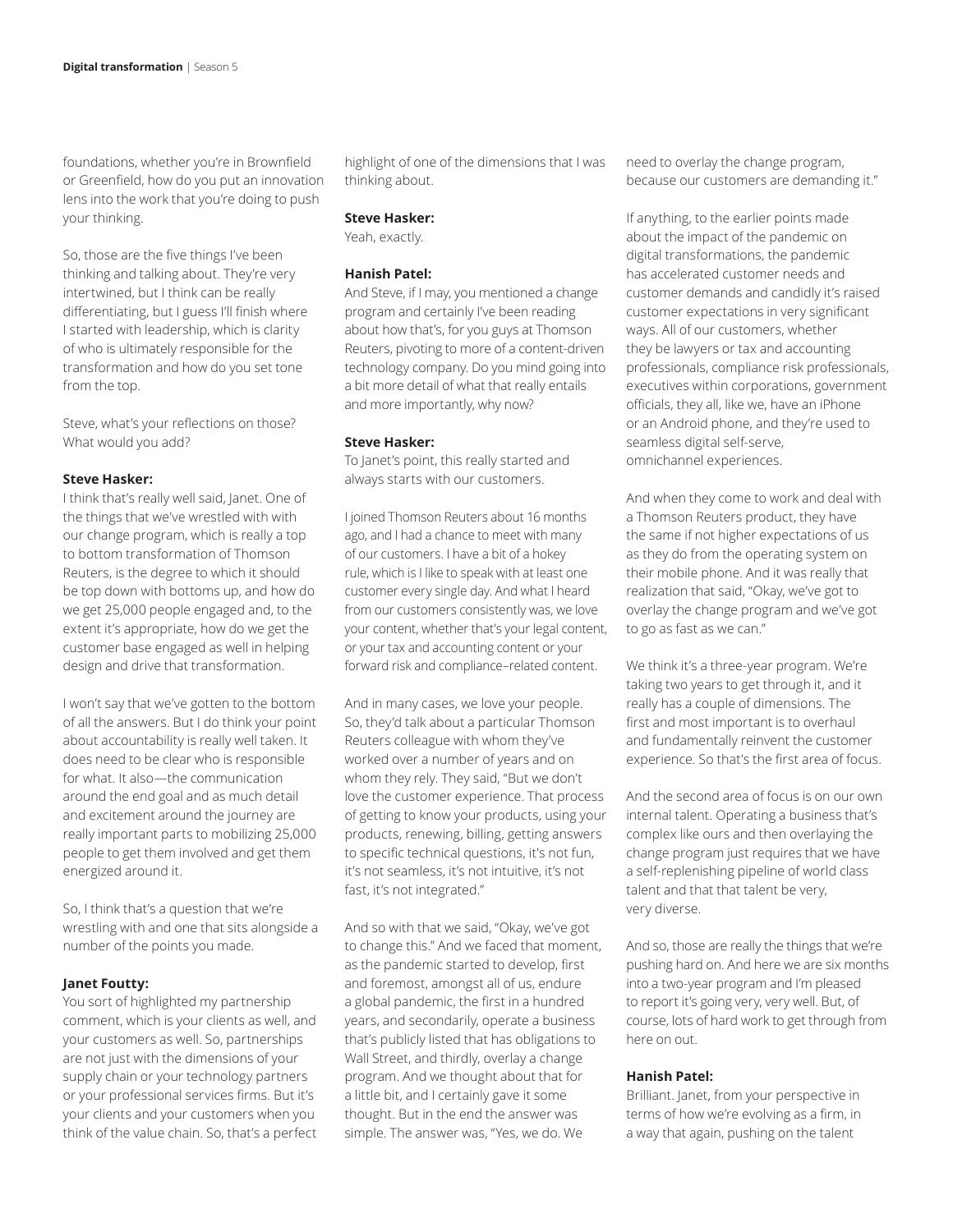experience and very much the customer experience. Love to get your thoughts for our audience on that as well.

#### **Janet Foutty:**

Yeah, Steve gave us wonderful examples of his client base. We have a much broader, or we have a very, very, very broad client base and a broad set of services. And so, I look at this really, really crisply, which is our clients are demanding it. So, think about actually a place where we have some common ground between our two organizations, which is the tax function of our clients.

We absolutely have to meet our customers where they are now, which means digitally, which Steve explained I think very clearly. Both ours and our clients' competitors are upping their game around speed and agility to market. And the new world of certainly virtual and hybrid require it, in terms of how and where work gets done, while maintaining culture.

And we haven't talked too much about culture today, but I think it's a critical part of this conversation, and I was going to pick up on a thread that Steve talked about in terms of the team. But I also think in the conversation we're having a lot of within our own organization is that we need to rely on and push our thinking on digital transformation as it relates to more equitable systems. From how we think about sourcing, retaining, and advancing talent, to what we do in the market. That technology will expose what's not working, and what will help get us on the right path when it's not working.

So, technology and digital transformation has so many key dimensions. But how we think of inequity is one that is also really important to me personally and really important within our organization, and I've certainly found lots of common ground in the business community around that conversation.

#### **Hanish Patel:**

So, let's stick with technology and that kind of drive and push around digital

transformation. And again, we hear a lot of buzzwords—cloud, artificial intelligence, machine learning—all of those aspects that are going there. So, the two of you as leaders and as you're advising other leaders, how can they really leverage these capabilities and how might they truly impact the future of work?

#### **Steve Hasker:**

I think as leaders it's really important for us to sort through the realities and the potential impact on our businesses from these technologies from the buzzwords. So, you mentioned cloud and AI and machine learning, just a few of the concepts that are now becoming very, very prevalent. I think for us at Thomson Reuters, we're making a wholesale migration to the cloud, to the public cloud, and with that, we're hopeful that our cost curve becomes more variable, that our data is even more secure.

But more than anything, it's about flexibility. It's about flexibility in our supply chain and a very significant step up in terms of agility of what we can do for our customers. And so, we're laser-focused on cloud transformation that achieves that objective. And it needs to result, to my earlier points, in a fundamentally better customer experience. Otherwise, it's really a journey that's not worth taking. Because to move from very sophisticated and high-performing owned and operated data centers to a public cloud environment is not a simple transformation. So, we need to see the benefits.

And then, in terms of AI and machine learning, these are some of the most thrown-about terms nowadays. I would say the things that we're looking for from AI and machine learning are, first and foremost, automation and, therefore, faster, more reliable performance of relatively mundane tasks. And the second is a step change in our predictive capabilities. We have a product called West Law, which is the leading source of legal and litigation research in the markets in which we operate. And we've added over the last couple of years a functionality and a product launch around West Law Edge.

What it enables a litigator to do is essentially understand not only all of the case law that pertains to that particular matter, but also to understand that if I'm on one side of a litigation and Janet is representing a client on the other, it understands for this type of matter, in the last 10 or 20 or 30 times that Janet has handled a matter like this, what arguments has she made, and it's then able to predict how those matters resonate with a particular judge and how he or she has responded to those arguments around this kind of matter.

And so, it won't predict an outcome of a litigation in a court case. But it does just about everything else in terms of preparing a litigator for these arguments. And that for us adds a level of prediction and a level of confidence amongst our customers that previously was not available.

#### **Janet Foutty:**

What a great example of how I think about AI and ML, which is disruptive, but also driving intelligent automation. And so, that's a perfect example and I thought your articulation of cloud and its start, an enabler, a cosplay, and then an efficiency and then over time, about really amplifying innovation and flexibility as your business evolves and the shape of it changes and grows.

If I take a step back, I think we challenge organizations to think about not just the buzzword bingo, and the plat du jour, but the real why you would take advantage of what the digital technologies allow you to do. That frankly underpins all the discussion we've had about culture and change management as well, is the "why" and the "to what end," and those were excellent examples.

#### **Hanish Patel:**

Brilliant. So then, to close out, I'd like to ask the both of you a two-part question if I may. And the first one is, what defines a strong digital transformation strategy? And then, what makes for an effective execution of it?

#### **Janet Foutty:**

I answered a little bit of it in my last question, which is an ambition and a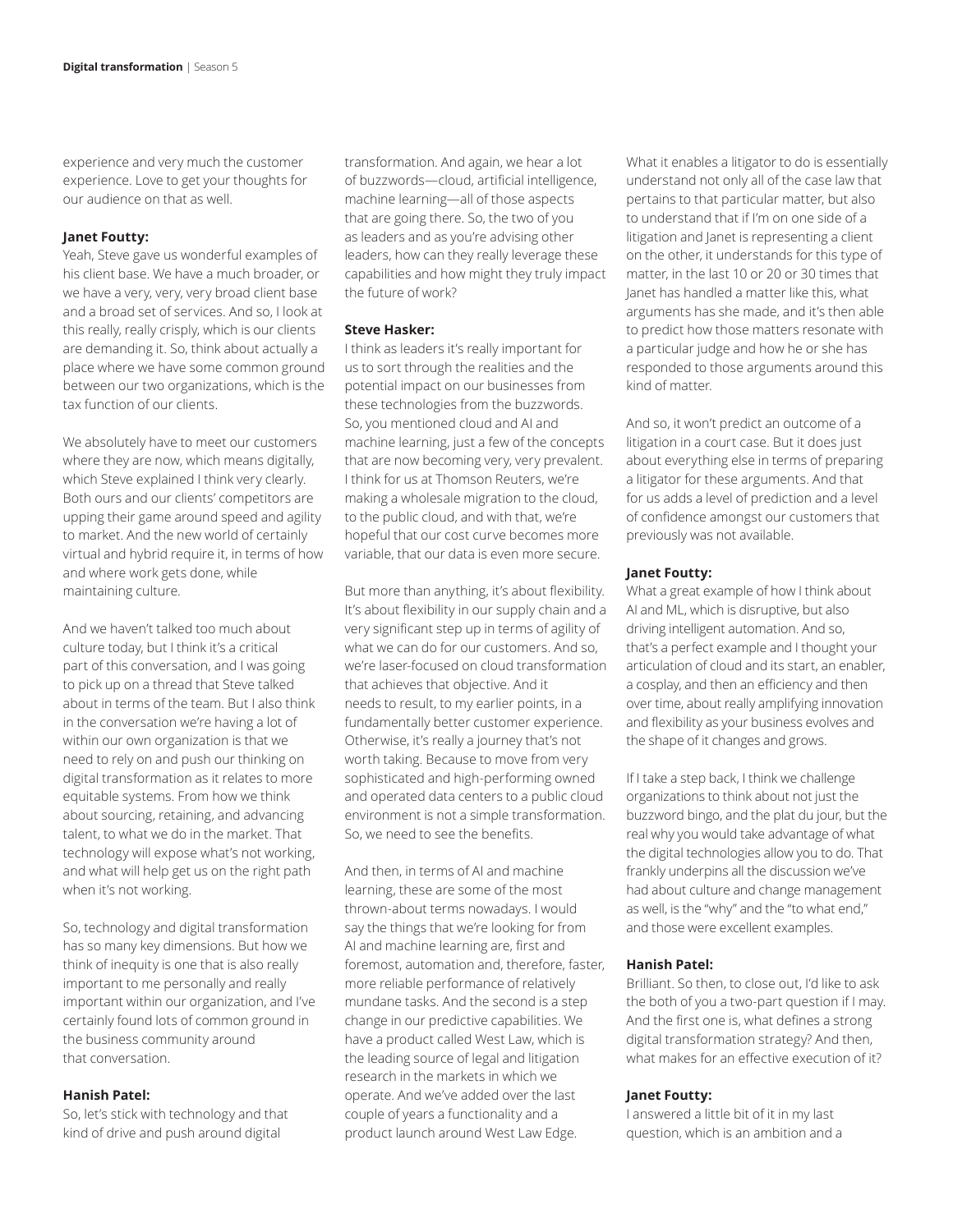recognition that that ambition can evolve as you understand what digital technologies can do and, frankly, all the discussion we've had around people, how your people can adapt and drive additional change both within how your business exists today, but also excitingly what really different businesses and capabilities and services you can offer to your existing clients and the new clients as you go forward.

That's sort of what sits at the core of that for me. And it does get back to mindset and leadership in terms of a strong digital transformation.

#### **Steve Hasker:**

Janet, I agree with that. I think ambition and adaptation are core to this. The other thing I suppose that I've learned to some extent the hard way is the importance of momentum. I think when you start the execution part, which is always the hardest part of any transformation, particularly a digital transformation, you have to focus on just building momentum. I think there's a temptation to wait for the perfect answer to become clear or go in search of perfect execution when the single most important thing, particularly when you're trying to move a large, complicated organization forward, I think is to build momentum.

As one of my bosses early in my career said, "Look, just find me some momentum, because if you can get that, good things will happen. Talented people will want to come and get involved. Partners will come out of the woodwork and want to be helpful and participate and benefit from what we're all trying to do. And it just builds upon itself."

So, I think for me, I've been in situations where I've gone searching for a perfect answer and failed to just focus on getting some momentum and getting things moving. I think the other thing is, it's a difficult balance to strike between consistency and adaptability. So, the key to any execution, I think, is to keep it really simple and to be very consistent.

If I go back to the most effective executors with whom I've worked, they've been able

to, in a sense, dumb it down, whatever the complicated initiative is, to a couple of key themes, and then they're just always coming back to those themes. They're always coming back to those themes and they don't divert. You see them one year after the next and they're still talking about the same themes, and they're hammering them through. And they know they're starting to get traction when other people start repeating it back.

And I think balancing that with Janet's point about, when and how do you adapt? If you've set up a couple of key themes and you're hammering away at those, at what point do you say, "Okay, within those themes, or even counter to those themes, we face a new situation. We face a new competitor. We face a more expensive time-delayed execution path on one of the critical issues than we expected, and we've got to adapt." And I think that's where the real art and the science of successful execution come together.

And the best executions of digital transformation programs balance those things really skillfully.

#### **Janet Foutty:**

My closing comment there would be, we talked about the buzzwords and the language, which you've just articulated, is it's about the fundamentals. And I could not agree more that it is about consistency of message and consistency of execution and real clarity. So, excellent point, thank you.

#### **Hanish Patel:**

Janet and Steve, any final thoughts?

#### **Steve Hasker:**

For many people, and certainly many of my colleagues here, the whole push to digital and the digital transformation is pretty terrifying, particularly for folks who are 20 and 30 years or more into their careers. Whenever there's a conversation around digital transformation, digital fluency, you can tell their body language and their language indicates that they're thinking, "Okay, this is the part of the conversation where I cease to be relevant, and I cease to

have the right skills to maintain my career." One of the lessons that we've learned here over the last 12 months is digital fluency is about open-mindedness and it's about a mindset, because the fact of the matter is, in order to be relevant, we all have to be digital executives, and we all have to be digital colleagues. We can't say, "Well, I'm analog and I'm not a tech person, and I'm not open to learning that."

But similarly, none of us truly have as much expertise as we think we do in the topic, because it's changing so fast. And if we've gotten on top of whatever the right set of technologies that are relevant to our jobs today, sure as heck there'll be something new tomorrow that we'll have to learn and relearn.

For me, I think that the key to this transformation and the key to building large-scale digital fluency is just making sure that you put people in a safe place, where they can be very open-minded, they can ask lots of pretty basic and fundamental questions without any fear of doing so, and that they really are in a mindset of, "I'm gonna come to work and I'm gonna learn a few things today and my skillset is going to improve as it pertains to digital technologies and their use."

And back to Janet's point, it is very, very fundamental. But I think it's important and it's important for all companies, particularly those that have, like Deloitte and like Thomson Reuters, that have some extraordinarily talented, long-tenured colleagues who've built up domain expertise over long periods of time and customer relationships over long periods of time.

It's not a trivial point to make them feel safe and confident and lean in to the changes and the new technologies.

#### **Janet Foutty:**

If I could just add one additional point. The last, call it, generation or two of technology leaders have been able to experiment and test and proof of concept and then sometimes say, "I'll leave the big transformation for the next set of leaders."